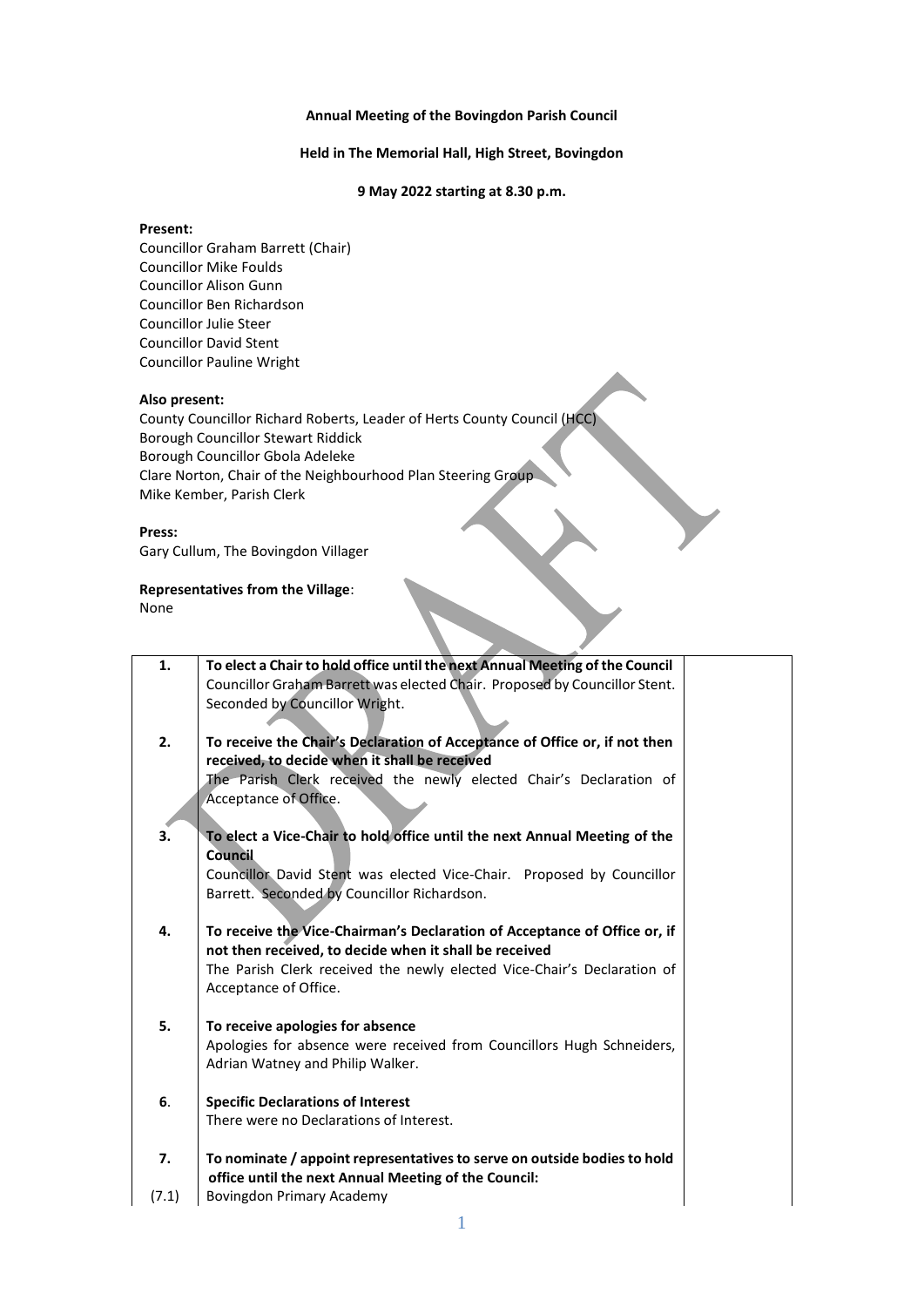|        | To be advised.                                                                                                                                                                                                                                                                                                                                                                                   |                       |
|--------|--------------------------------------------------------------------------------------------------------------------------------------------------------------------------------------------------------------------------------------------------------------------------------------------------------------------------------------------------------------------------------------------------|-----------------------|
| (7.2)  | Friends of 'The Mount'<br>The Friends have now been amalgamated with the Hertfordshire<br>Association for the Care and Resettlement of Offenders (HACRO). The new<br>contact is Louise Bandle who is unable to attend meetings but will provide<br>written reports.                                                                                                                              |                       |
| (7.3)  | <b>Community Safety</b><br>Agreed that Councillor Ben Richardson will continue to be the Council's<br>representative.                                                                                                                                                                                                                                                                            |                       |
| (7.4)  | <b>Bovingdon Community Library</b><br>Agreed that Councillor Julie Steer will continue to be the Council's<br>representative.                                                                                                                                                                                                                                                                    |                       |
| (7.5)  | <b>Chilterns Conservation Board</b><br>Agreed that Councillor Adrian Watney will continue to be the Council's<br>representative.                                                                                                                                                                                                                                                                 |                       |
| 8.     | To appoint Councillors' to serve on the following Committees until the                                                                                                                                                                                                                                                                                                                           |                       |
| (8.1)  | next Annual Meeting of the Council:<br><b>Finance &amp; General Purposes Committee</b><br>Resolved that Councillors Barrett, Foulds, Steer, Stent and Walker will be<br>appointed to serve on the Finance & General Purposes Committee.                                                                                                                                                          |                       |
| (8.2)  | <b>Memorial Hall Management Committee</b><br>Resolved that Councillors Foulds, Gunn, Steer, Stent and Wright will be<br>appointed to serve on the Memorial Hall Management Committee.                                                                                                                                                                                                            |                       |
| (8.3)  | <b>Outdoors Committee</b><br>Resolved that Councillors Barrett, Gunn, Richardson, Schneiders, Stent,<br>Walker, Watney and Wright will be appointed to serve on the Outdoors<br>Committee.                                                                                                                                                                                                       |                       |
| (8.4)  | <b>Personnel Committee</b><br>Resolved that Councillors Richardson, Steer, Stent and Watney will be<br>appointed to serve on the Personnel Committee.                                                                                                                                                                                                                                            |                       |
| (8.5)  | <b>Planning Committee</b><br>Resolved that Councillors Richardson, Schneiders, Stent, Walker, Watney<br>and Wright will be appointed to serve on the Planning Committee.                                                                                                                                                                                                                         |                       |
| 9.     | <b>Public Question time</b><br>There were no questions.                                                                                                                                                                                                                                                                                                                                          |                       |
| 10.    | Signing of Minutes: Bovingdon Parish Council Meeting, 7 March 2022<br>Those Councillors present agreed the minutes of the meeting of Bovingdon<br>Parish Council Meeting held on 7 March 2022 were a true representation<br>of the meeting and the minutes were signed by Councillor Barrett.                                                                                                    |                       |
| 11.    | <b>Matters Arising from Minutes: -</b>                                                                                                                                                                                                                                                                                                                                                           |                       |
| (11.1) | <b>Bovingdon Parish Council Meeting, 7 March 2022</b><br>Resurfacing of footpath on Bovingdon Green to Long Lane<br>Councillor Roberts confirmed that this work will be included in the<br>Highways Locality Budget for $2023 - 24$ . A request was made for the<br>footpath to be made wider. Councillor Roberts to forward a copy of his<br>Highways Locality Budget allocations for 2022 -23. | Councillor<br>Roberts |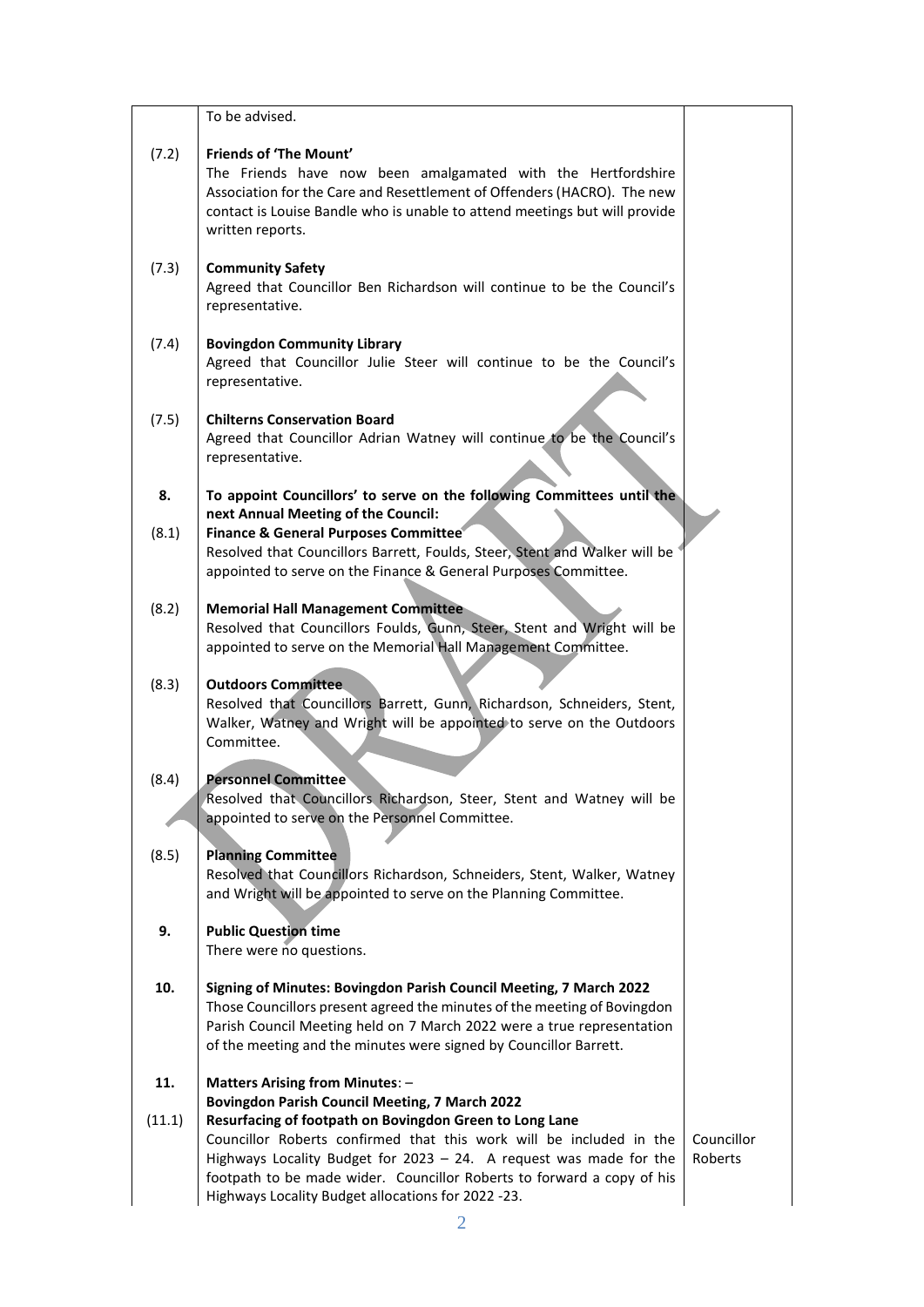| (11.2)  | Footpath 31 leading from Newhouse Road - replacement gate<br>The Parish Clerk confirmed that he had written to HMP The Mount and had<br>received an acknowledgement.                                                                                                                                                           | Parish Clerk          |
|---------|--------------------------------------------------------------------------------------------------------------------------------------------------------------------------------------------------------------------------------------------------------------------------------------------------------------------------------|-----------------------|
| (11.3)  | Representative on outside bodies - Bovingdon Primary Academy<br>There has been no response to date. Councillor Stent undertook to raise<br>this with the Chief Executive of the Aspire Academies Trust.                                                                                                                        | Councillor<br>Stent   |
| (11.4)  | Opening / closing of school gates on Saturdays<br>Councillor Stent reported that he had been unable to source a sign for the<br>car park advertising Saturday parking for villagers. Agreed that Councillor<br>Stent would order two A-boards, which could also be used to advertise<br>other events.                          | Councillor<br>Stent   |
| (11.5)  | Flooding in parts of village<br>Councillor Roberts confirmed that he has looked at the 'dip' outside HMP<br>The Mount and thinks that it may require another drain.                                                                                                                                                            | Councillor<br>Roberts |
|         | Councillors raised concerns about the flooding outside the St Lawrence<br>Church Hall in Vicarage Lane, which is caused by blocked drains. Councillor<br>Roberts confirmed that this has been chased.                                                                                                                          | Councillor<br>Roberts |
| (11.6)  | <b>Shantock Hall Lane</b><br>Councillor Roberts confirmed that an order has been placed for the repair<br>and resurfacing of this road.                                                                                                                                                                                        |                       |
| (11.7)  | Bench at Bus stop at top of High Street<br>The Parish Clerk confirmed that an order has been placed for the existing<br>bench to be moved to the new bus stop and that an invoice will be sent to<br>the Parish Council.                                                                                                       | Parish Clerk          |
| (11.8)  | <b>Police &amp; Crime Commissioners Office</b><br>The Parish Clerk to write to the Police Commissioners office asking for an<br>update on funding from the locality budget and the provision of a PCSO<br>within the Parish                                                                                                    | Parish Clerk          |
| (11.9)  | <b>Bobsleigh Hotel</b><br>The Parish Clerk reported that he had heard from Macdonalds Hotel that<br>due to vandalism the Bobsleigh Hotel was unsuitable for housing refugees.                                                                                                                                                  |                       |
|         | Following the presentation made at the Annual Parish Meeting, the Parish<br>Clerk was asked to contact Macdonald's Hotel to seek a meeting with them<br>and the Bovingdon Film Studios to discuss the need for hotel<br>accommodation in the area arising from the film production being carried<br>out on Bovingdon Airfield. | Parish Clerk          |
| (11.10) | <b>Bovingdon Community Library</b><br>Councillor Steer confirmed that they are waiting for permission from Herts<br>County Council to instal the new "Tommy" Standing Soldier in a permanent<br>location around the library area.                                                                                              | Councillor<br>Steer   |
|         | Agreed that Councillor Steer can purchase two poppy benches representing<br>WW1 and WW2 to be located outside the library. Permission will have to<br>be sought from Herts County Council and it may necessitate the respiting /<br>removal of the existing wooden bench.                                                      | Councillor<br>Steer   |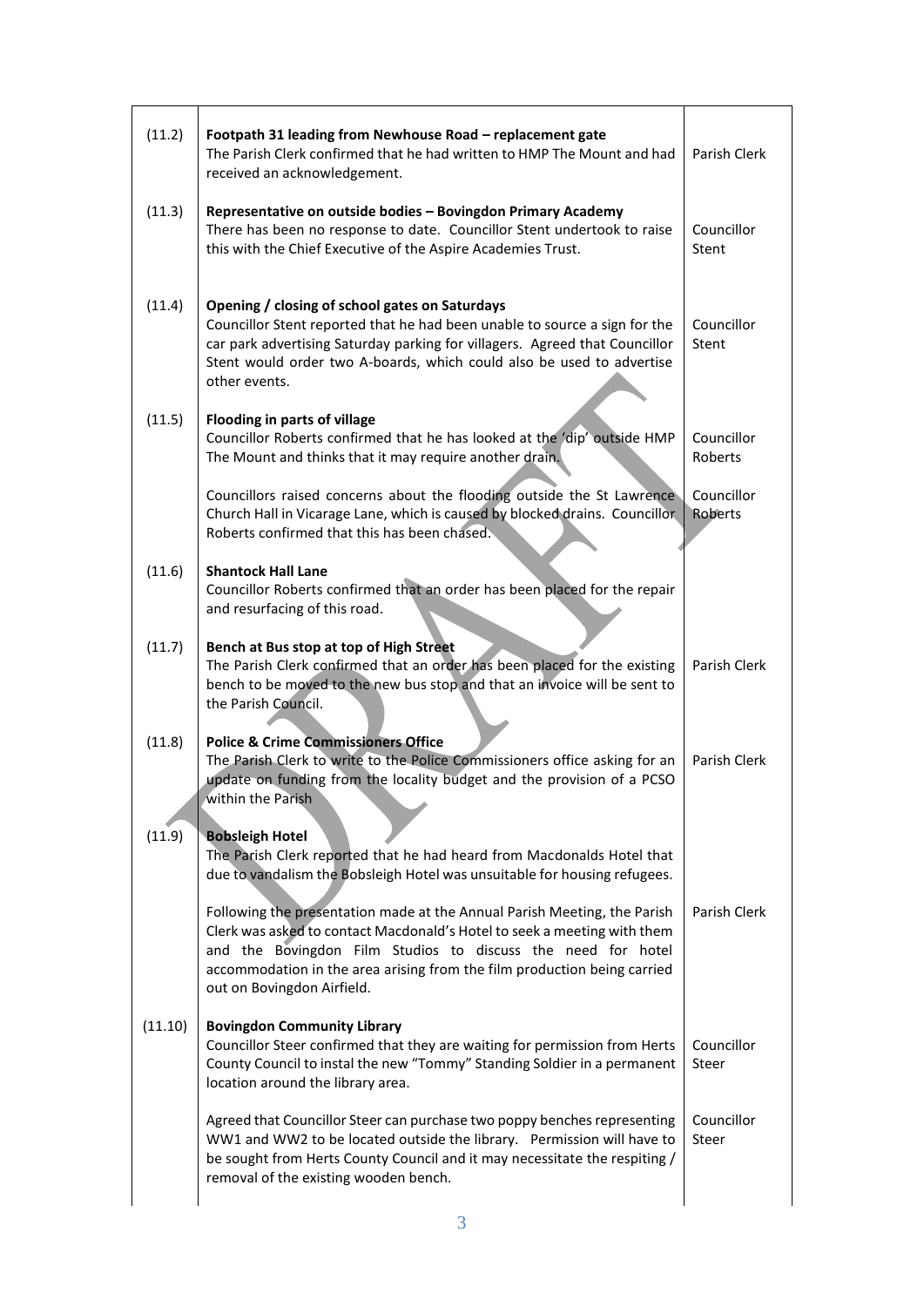| 12.      | <b>Crime Report</b>                                                                                                               |  |
|----------|-----------------------------------------------------------------------------------------------------------------------------------|--|
|          | Crime report circulated prior to meeting. Noted that crime figures remain                                                         |  |
|          | low. Currently there is no replacement PCSO for Bardhyl Agallili.                                                                 |  |
|          |                                                                                                                                   |  |
| 13.      | <b>Neighbourhood Plan</b>                                                                                                         |  |
|          | Clare Norton, Chair of Steering Group reported that a meeting had been                                                            |  |
|          | held with Dacorum Borough Council to discuss the impact on the                                                                    |  |
|          | Neighbourhood Plan following the report on the damage being caused to                                                             |  |
|          | the Chilterns Beechwoods at Ashridge and its impact for new housing                                                               |  |
|          | applications until mitigation plans are drawn up to safeguard the area. As                                                        |  |
|          | a consequence, the Neighbourhood Plan cannot promote specific sites for                                                           |  |
|          | residential development until mitigation is in place to protect                                                                   |  |
|          | Ashridge. The group will shortly proceed to Regulation 14 consultation and<br>referendum on the revised final Neighbourhood Plan. |  |
|          |                                                                                                                                   |  |
| 14.      | To receive and adopt the following Minutes:                                                                                       |  |
| (14.1)   | Planning Committee Meetings: (i) 21 February 2022 (ii) 7 March 2022 (iii) 28                                                      |  |
|          | <b>March 2022</b>                                                                                                                 |  |
|          | Resolved that the minutes of these meetings as circulated, be received and                                                        |  |
|          | adopted.                                                                                                                          |  |
|          |                                                                                                                                   |  |
| 15.      | <b>Feedback from Chair of Committees:</b>                                                                                         |  |
| (15.1)   | <b>Finance &amp; General Purposes Committee®</b>                                                                                  |  |
|          | The Committee met on 4 May and had reviewed the Draft Final Accounts                                                              |  |
|          | for 2021 - 22 for the Parish and Memorial Hall. Apart from some 'tweaking'                                                        |  |
|          | the accounts had been accepted.                                                                                                   |  |
|          |                                                                                                                                   |  |
| (15.1.1) | Resolutions to be considered from the Finance & General Purposes                                                                  |  |
|          | <b>Committee</b>                                                                                                                  |  |
| (a)      | That the Council approves the draft Final Accounts for $2021 - 22$ for the                                                        |  |
|          | <b>Parish and Memorial Hall</b>                                                                                                   |  |
|          | It was proposed by Councillor Steer and seconder by Councillor Stent and                                                          |  |
|          | resolved that the Council approves the draft Final Accounts for 2021 - 22<br>for the Parish and Memorial Hall.                    |  |
|          |                                                                                                                                   |  |
|          | Councillor Steer reminded the Council that there needs to be a meeting to                                                         |  |
|          | discuss how it is proposed to spend the Community Infrastructure Levy                                                             |  |
|          | receipts which total £106,182.56.                                                                                                 |  |
|          |                                                                                                                                   |  |
|          | Agreed to a budget of £5k for the Queens Platinum Jubilee to be allocated                                                         |  |
|          | as follows:                                                                                                                       |  |
|          | £4k for general Jubilee costs; £500 for street parties; £300 for tea party in                                                     |  |
|          | the Memorial Hall and £200 for bunting to decorate the businesses in the                                                          |  |
|          | High Street. The beacon has been paid for from two grants. The first is a                                                         |  |
|          | grant of £4,600 from the UK Communities Foundation (UKCF) administered                                                            |  |
|          | via Dacorum Borough Council and the other is a grant of £2k from County                                                           |  |
|          | Councillor Richard Roberts Locality Budget.                                                                                       |  |
|          |                                                                                                                                   |  |
|          | To date nine applications have been approved for street parties.<br><b>The</b>                                                    |  |
|          | closing date for applications is 15 May 2022.                                                                                     |  |
| (15.2)   | <b>Memorial Hall Management Committee</b>                                                                                         |  |
|          | There was nothing further to report.                                                                                              |  |
|          |                                                                                                                                   |  |
| (15.3)   | <b>Outdoors Committee</b>                                                                                                         |  |
|          | Councillor Wright reported that negotiations are on-going with the                                                                |  |
|          | Sunnyside Rural Trust regarding the contract and there will be a further                                                          |  |
|          | meeting after the Jubilee weekend at the beginning of June.                                                                       |  |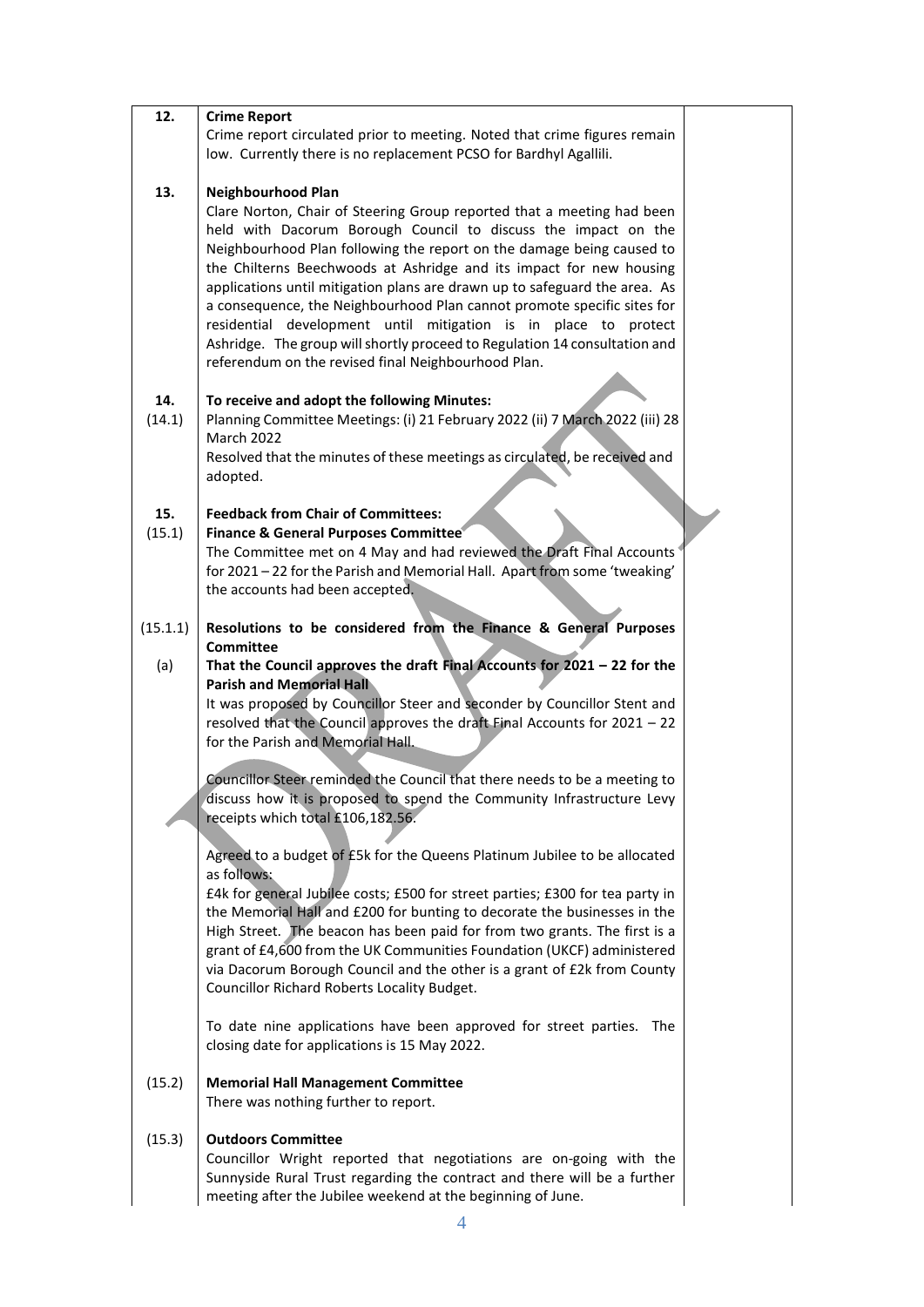|               | Two more planters have been provided outside the Bovingdon Primary<br>Academy.                                                                                                                                                                                                                                                                                                                                                                                                                                             |                                      |
|---------------|----------------------------------------------------------------------------------------------------------------------------------------------------------------------------------------------------------------------------------------------------------------------------------------------------------------------------------------------------------------------------------------------------------------------------------------------------------------------------------------------------------------------------|--------------------------------------|
|               | Councillor Walker has offered to instal the irrigation system for the hanging<br>baskets outside the Memorial Hall.                                                                                                                                                                                                                                                                                                                                                                                                        |                                      |
|               | The 38,000 bulbs planted by Dacorum Borough Council on the corner of<br>Green Lane has been well received by the community. Other areas<br>identified in the village for mass bulb planting is in the High Street and on<br>the Hempstead Road.                                                                                                                                                                                                                                                                            |                                      |
|               | The Jubilee Tree ordered via Dacorum Borough Council will be planted in<br>2023 on either Bovingdon Green or in the High Street.                                                                                                                                                                                                                                                                                                                                                                                           |                                      |
|               | Councillor Richardson asked if Sunnyside Rural Trust could cut back the<br>overhanging branches in front of the matrix sign on the Hempstead Road.                                                                                                                                                                                                                                                                                                                                                                         |                                      |
| (15.4)        | <b>Personnel Committee</b><br>There was nothing to report.                                                                                                                                                                                                                                                                                                                                                                                                                                                                 |                                      |
| (15.5)        | <b>Planning Committee</b><br>The Committee has met three times since the last meeting of the Parish<br>Council and considered 27 applications.                                                                                                                                                                                                                                                                                                                                                                             |                                      |
|               | Councillor Steer left the meeting at 9.30 p.m.                                                                                                                                                                                                                                                                                                                                                                                                                                                                             |                                      |
| 16.           | Bovingdon Improvement Plan (BIP) Working Group<br>Councillor Stent reported that the majority of people appreciated the<br>improvement works carried out to the forecourt in front of the Co-op,<br>although some residents had expressed concern about vehicles<br>encroaching on to the footpath. This is hoped to be addressed by the<br>provision of additional planters and seating. This will be discussed further<br>with the shopkeepers.                                                                          |                                      |
|               | There has been a very positive meeting with Dan Rodger, Parking Services<br>Team Leader, Dacorum Borough Council about issues concerning, the<br>provision of a statutory disabled badge holder only parking bay; provision<br>for loading and unloading in the shopping area; waiting restrictions to<br>promote parking bay turn around to increase customer footfall and the<br>difficulties to enforce all the parking restrictions in Bovingdon including the<br>double yellow lines and the school zig zag markings. |                                      |
|               | Councillors Richardson and Stent to monitor the worst times for parking<br>and call Saba Park Services UK Ltd in as necessary to deal with problem<br>parking.                                                                                                                                                                                                                                                                                                                                                             | Councillors<br>Richardson &<br>Stent |
|               | There is to be a further presentation to the Working Group on the 23 May<br>giving various scenarios regarding the possible re-development of the<br>Memorial Hall and civic zone.                                                                                                                                                                                                                                                                                                                                         |                                      |
| 17.<br>(17.1) | Report from the Council's Representative on outside groups / bodies:<br><b>Bovingdon BP10</b><br>Councillor Stent confirmed that arrangements are on track for this year's<br>event. He indicated that consideration needs to be given to the future of<br>the run and to see if there is a group in the village who could take on the<br>future organisation of it.                                                                                                                                                       |                                      |
| (17.2)        | <b>Bovingdon Primary Academy</b>                                                                                                                                                                                                                                                                                                                                                                                                                                                                                           |                                      |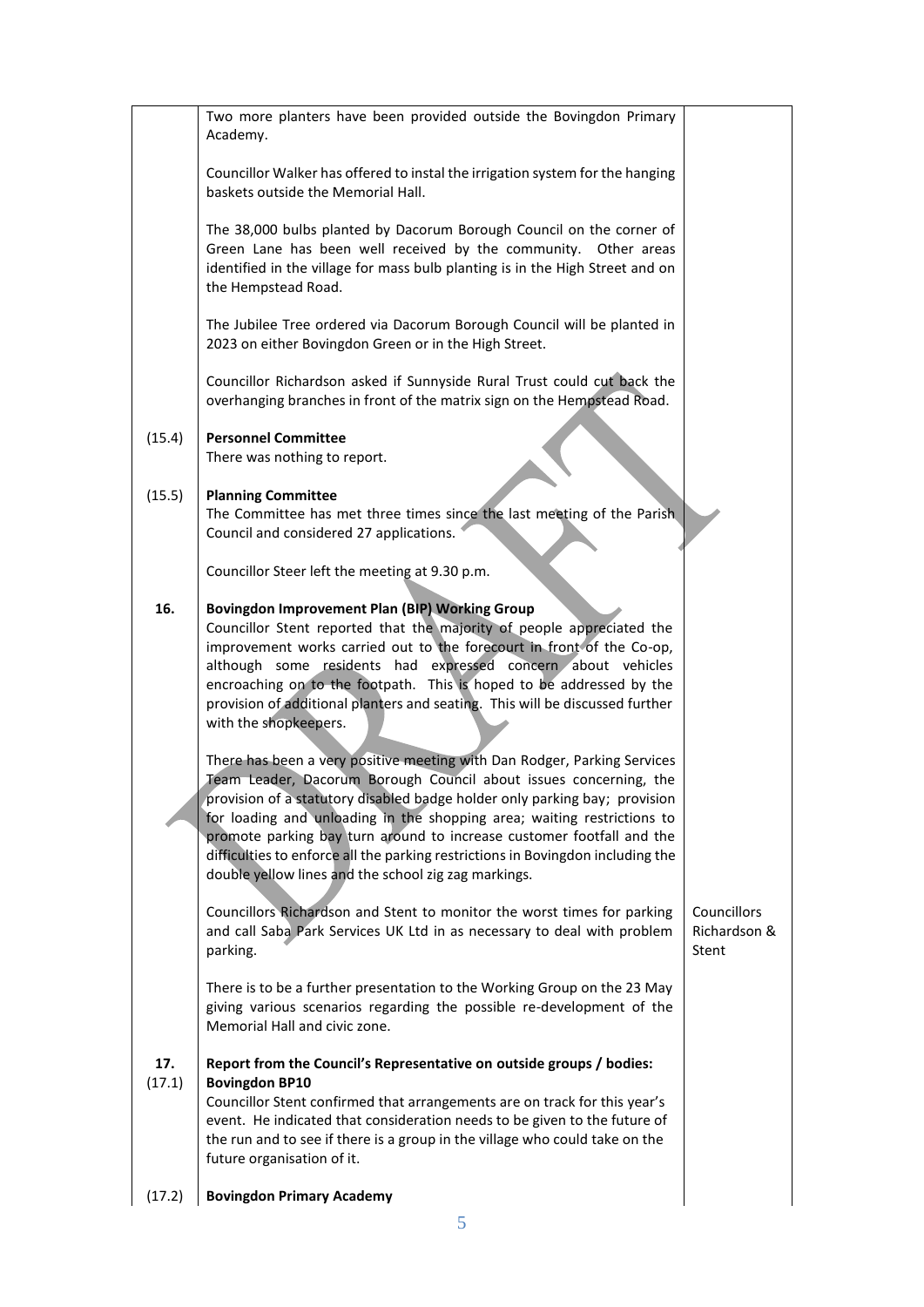|        | In the absence of a representative there was no report.                                                                                                                                                                                                                                                                                                                                                                                                                                                                                                                                                                                                                                                 |
|--------|---------------------------------------------------------------------------------------------------------------------------------------------------------------------------------------------------------------------------------------------------------------------------------------------------------------------------------------------------------------------------------------------------------------------------------------------------------------------------------------------------------------------------------------------------------------------------------------------------------------------------------------------------------------------------------------------------------|
| (17.3) | Friends of The Mount / HACRO                                                                                                                                                                                                                                                                                                                                                                                                                                                                                                                                                                                                                                                                            |
|        | In the absence of a representative there was no report.                                                                                                                                                                                                                                                                                                                                                                                                                                                                                                                                                                                                                                                 |
| (17.4) | <b>Community Safety</b><br>Councillor Richardson circulated a 'Word map' highlighting the various<br>activities undertaken by the Parish Marshalls. The main activities included<br>patrol; road works and parish matters. The team has spent 251/2 hours on<br>patrol in the village during April.                                                                                                                                                                                                                                                                                                                                                                                                     |
|        | Councillor Richardson continues to progress the funding that has been<br>approved to enhance the 'gateways' to the village with Herts County<br>Council and the Police & Crime Commissioner. He understands that our bid<br>will be considered by the end of June 2022. It is hoped that an improved<br>managed system to monitor vehicle speeds will be installed in the<br>Chipperfield Road unlike the matrix system installed on the Hempstead<br>Road.                                                                                                                                                                                                                                             |
| (17.5) | <b>Bovingdon Community Library</b><br>In the absence of Councillor Steer there was no report.                                                                                                                                                                                                                                                                                                                                                                                                                                                                                                                                                                                                           |
| (17.6) | <b>Chilterns Conservation Board</b><br>In the absence of a representative there was no report.                                                                                                                                                                                                                                                                                                                                                                                                                                                                                                                                                                                                          |
| 18.    | <b>Code of Conduct for Members</b><br>The Parish Council agreed to adopt the new code of conduct approved by<br>Dacorum Borough Council at their full council meeting held on 23 February<br>2022. The new code is a hybrid of the LGA Model Code and the Borough<br>Council's old code. Paragraphs 1 -10 and Appendix A are from the LGA<br>Model Code, and Appendix B, which deals with the registration and<br>declaration of interests, is from the Borough Council's old code and<br>therefore means that all the rules in relation to declaration of interests<br>remain unchanged. The only changes to the LGA Model Code within<br>paragraphs 1-10 is to insert a new 8.1 relating to training. |
| 19.    | The Queens Platinum Jubilee $-2 - 5$ June 2022<br>Councillor Wright reported that to date 94 cars have been registered to<br>take part in the classic car show. The beacon has been installed and there<br>will be low noise fireworks to end the day's festivities. She confirmed that<br>everything is coming together to make it an enjoyable and memorable day.<br>Agreed to purchase two SumUp machines for use at council organized<br>events.                                                                                                                                                                                                                                                    |
| 20.    | <b>Health &amp; Safety</b><br>There was nothing to report.                                                                                                                                                                                                                                                                                                                                                                                                                                                                                                                                                                                                                                              |
| 21.    | Any other urgent business<br>None                                                                                                                                                                                                                                                                                                                                                                                                                                                                                                                                                                                                                                                                       |
| 22.    | To note date of the next Bovingdon Parish Council meeting:<br>Monday 27 June 2022 to be held in The Memorial Hall starting at 7.30 p.m.                                                                                                                                                                                                                                                                                                                                                                                                                                                                                                                                                                 |
|        |                                                                                                                                                                                                                                                                                                                                                                                                                                                                                                                                                                                                                                                                                                         |
|        | The Council passed a resolution in the following terms:                                                                                                                                                                                                                                                                                                                                                                                                                                                                                                                                                                                                                                                 |